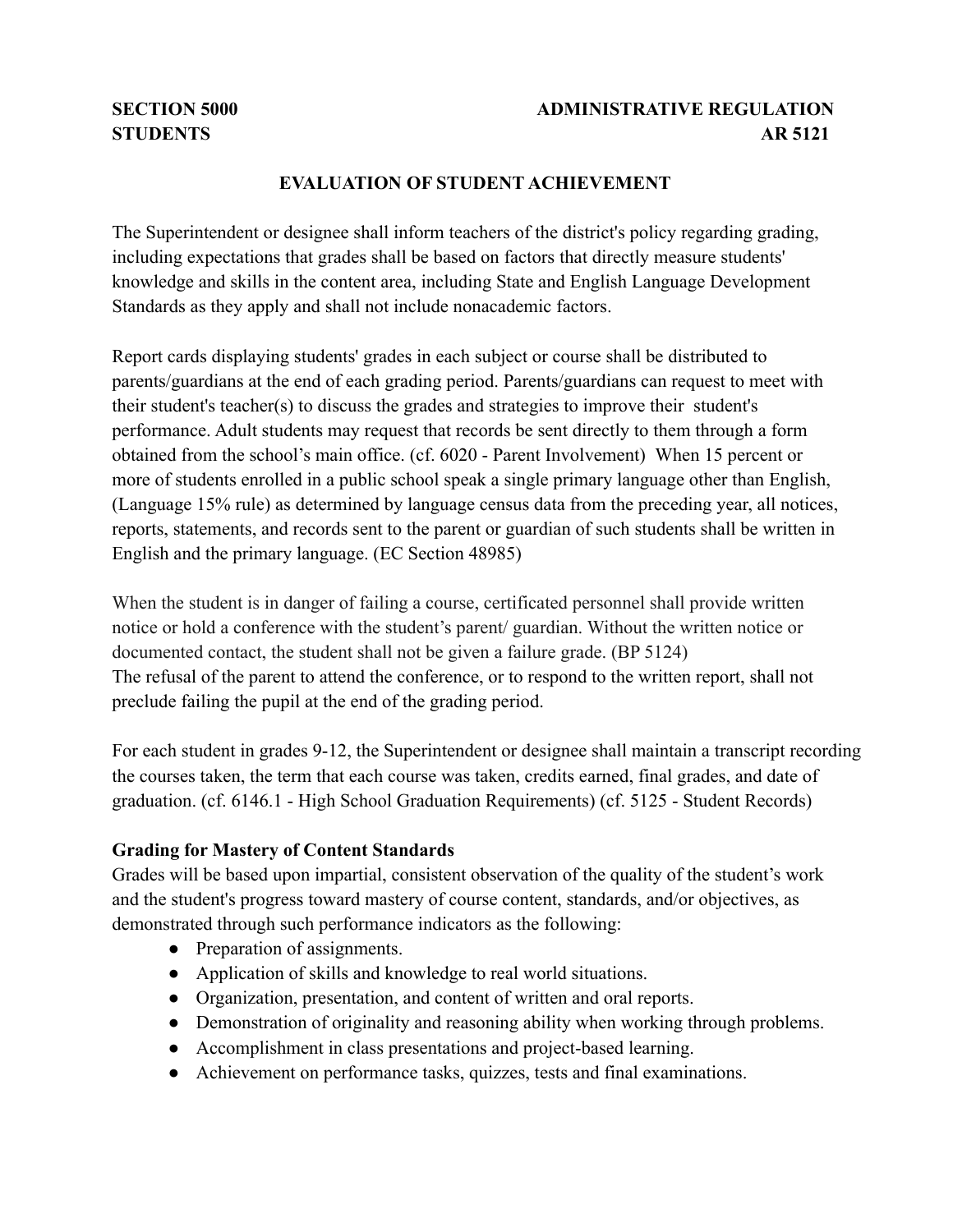Teacher's Toolkit: Strategies for Supporting Students in reaching mastery

- ●Provide opportunities to revise, resubmit, and retest
- Provide opportunity to review content
- Remove penalties for late work
- Consider use of Rubrics
- Reconsider the Role of Zero and its effect on grades

#### **Grades for Academic Performance**

- A *Exceptional* with respect to mastery of the content standards for the course
- B *Meeting Standards* with respect to mastery of the content standards for the course
- C *Meeting Standards with support* in respect to mastery of the content standards for the course
- D *Beginning* with respect to mastery of the content standards for the course
- F *Not Demonstrating Mastery* with respect to mastery of the content standards for the course
- CR For non academic classes (Peer resource, Tutorial, Aca Enrichment, must see course description)
- I Incomplete

### **Incomplete Grades (form requesting INC)**

An Incomplete shall be given when a student's work is not finished by the end of the grading period because of illness or demonstrable extenuating circumstances. Following the assignment of an incomplete grade, a plan must be established by the student's counselor for the student to retake the course in a subsequent term or with the teacher of record to complete the course through identified course assignments and exams. Students working with a teacher on clearing an incomplete must do so at the teacher's discretion or within the next term. Unless completed, Incomplete grades remain permanently incomplete on the student's transcript.

### **Late Work**

Students may turn in late assignments without penalty to their grade as long as work is submitted within ten school days after the assignment was due.

### **Late Work due to Absences**

Whenever a student misses an assignment or assessment due to either an excused or unexcused absence. Students shall be evaluated on mastery of standards without penalty to their grade due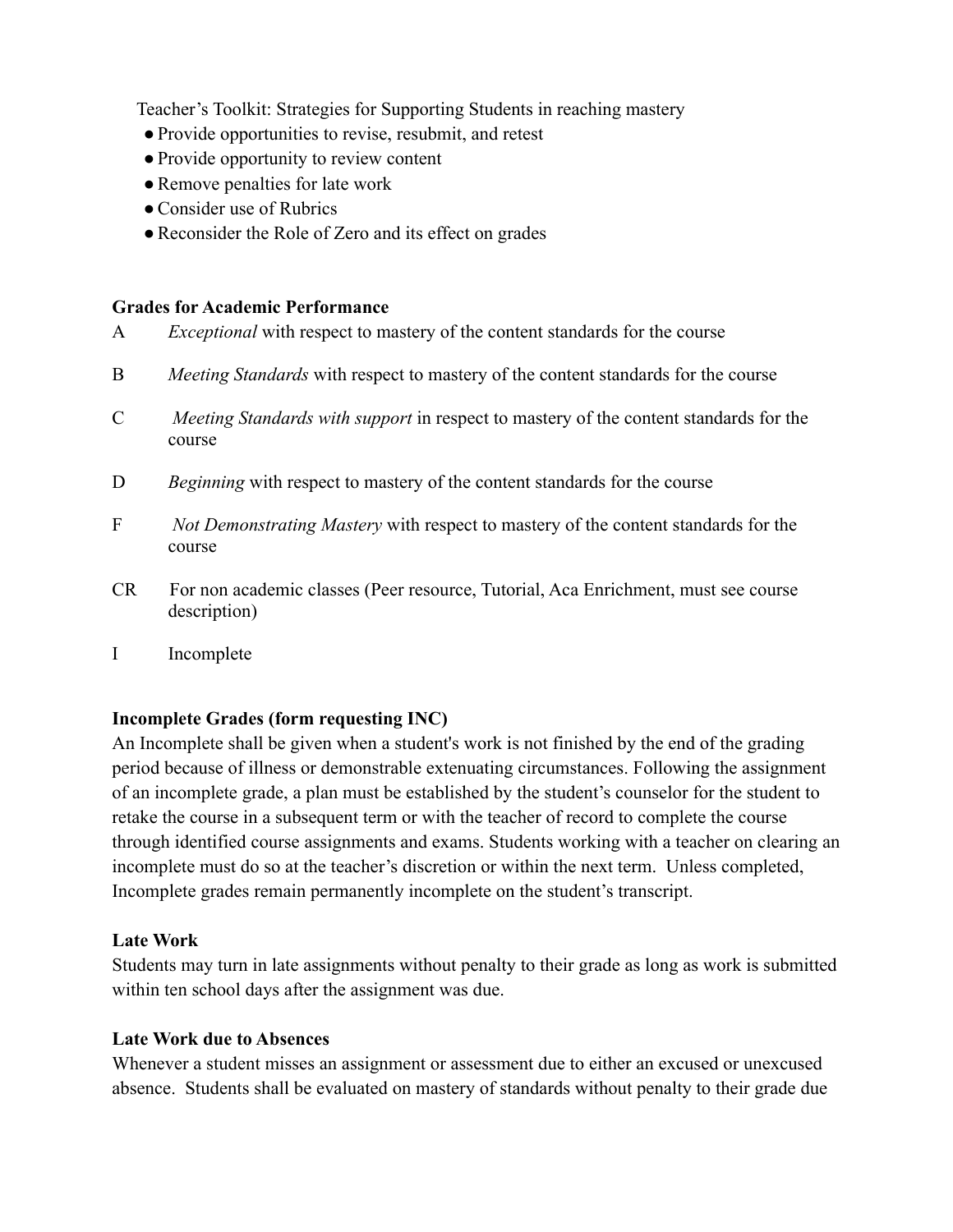to absence upon subsequent satisfactory completion of the assignment or assessment within ten school days of return.

## **Grades for Physical Education**

No grade of a student participating in a physical education class may be adversely affected due to the fact that the student, because of circumstances beyond his/her control, does not wear standardized physical education apparel. (Education Code 49066) (cf. 6142.7 - Physical Education and Activity) Students must wear appropriate footwear for safety.

Student performance in high school physical education courses shall be based upon evaluation of the student's individual progress, attainment of goals in each instructional area, tests designed to determine skill and knowledge, and physical performance tests. (5 CCR 10060)

Temporary Exemptions: The Superintendent or designee may grant a student a temporary exemption from physical education under the following conditions: (Education Code 51241) The student is ill or injured and a modified program to meet his/her needs cannot be provided. (BP-6142.7)

High school students using interscholastic athletic participation to fulfill physical education requirements, as authorized by Education Code 51242, may be graded on this participation provided a teacher credentialed to teach physical education supervises this participation, assures the student is meeting the state physical performance test requirements and assigns the grade. (cf. 6145.2 - Athletic Competition)

Physical Education grades are included in GPA calculations that determine the class Valedictorian and/or Salutatorian.

### **Scholastic Eligibility**

All incoming freshmen are scholastically eligible upon initial enrollment.

Students must earn at least a 2.0 or "C" grade point average in order to participate in extracurricular activities or interscholastic athletic programs. *(Refer to Board Policy 6145.2: Scholastic Eligibility for Extracurricular Activities and Interscholastic Athletics)*

During a student's four years of interscholastic athletic eligibility, they may request an academic probation term of scholastic eligibility.

To qualify for academic probation the student must have been academically eligible, regardless of their participation in interscholastic athletics, in the previous grading period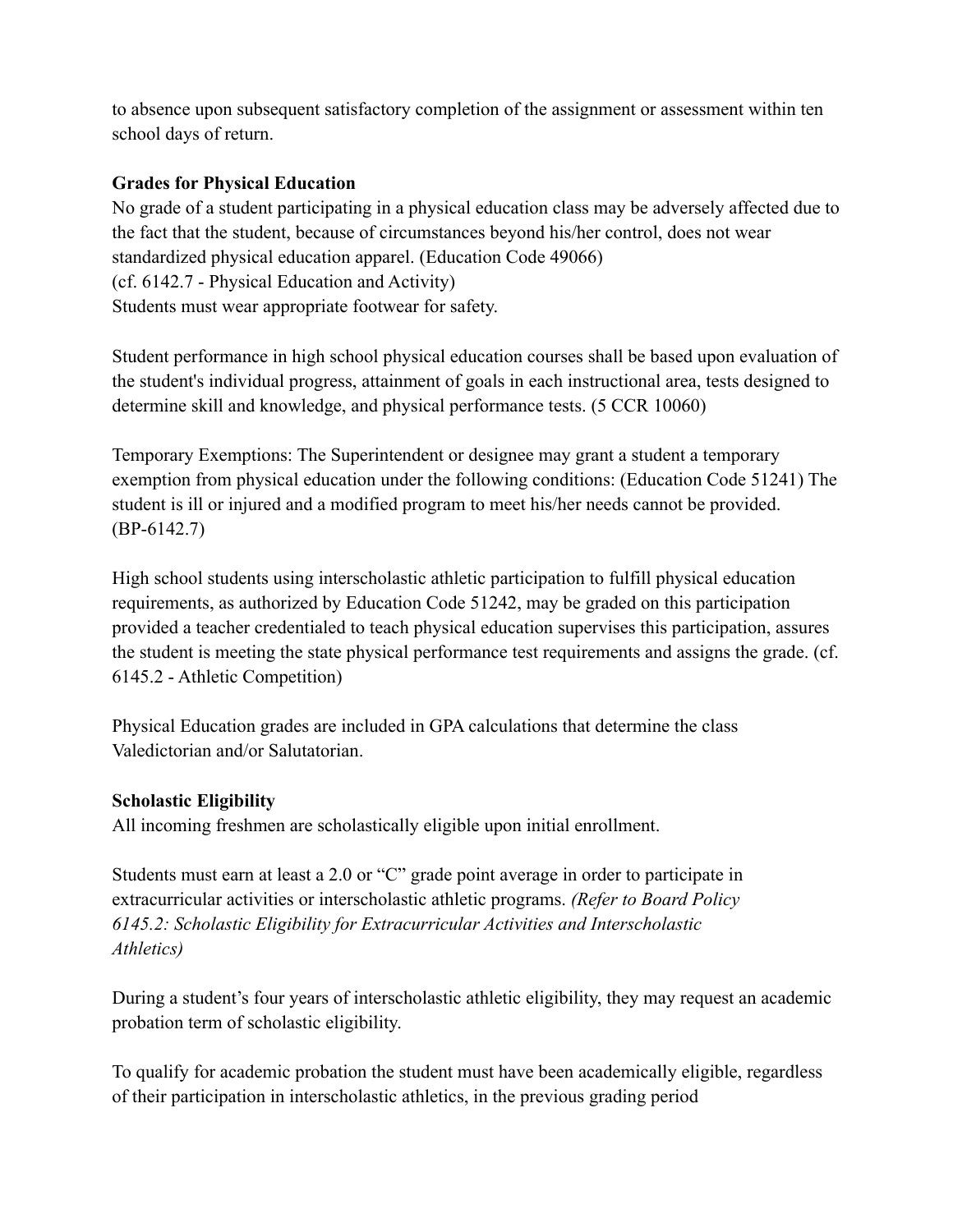To qualify for academic probation the student must have passed a minimum number of credits in the previous grading period: 20/Semesters; 15/Trimesters; 10/Quarters.

To qualify for academic probation, the student must submit a letter of request to the Principal or designee outlining their hardship and a plan to remedy their academic eligibility prior to the next grading period date. A site based panel, to include the principal, will evaluate the request and determine if the academic probation will be granted.

During a student's four years of interscholastic athletic eligibility, they may request a second academic probation based on a hardship that is unforeseeable and unavoidable. This second request may not be submitted in the same school year as an initial request. The student must submit a letter of request to the Principal or designee outlining their hardship and a plan to remedy their academic eligibility prior to the next grading period date. A site based panel, to include the principal, will evaluate the request and determine if the academic probation will be granted.

Incomplete Grades: A grade(s) of Incomplete shall not be considered a passing grade under this Bylaw unless, by operation of a school grading policy, Incomplete grade shall become a passing letter or (numeric) grade without further achievement or accomplishment by a student, at a certain time. (CIF Section 205, Scholastic Eligibility).

Once grades have been issued and no teacher error is discovered, a student cannot ask the teacher for "extra work" to raise a grade and to gain athletic eligibility (CIF Section 205, Scholastic Eligibility). (Ed.Code 49066)

### **Citizenship and Work Habits**

Citizenship or work habits, such as participation, effort, or study skills shall not be considered as part of the student's academic grade. Comments regarding the student's classroom citizenship may be reported by teachers at each grading period.

A school district or school shall not offer course credit or privileges [i.e., extra credit, or participation points] related to educational activities in exchange for money or donations of goods or services from a pupil or a pupil's parents or guardians, and a school district or school shall not remove course credit or privileges related to educational activities, or otherwise discriminate against a pupil, because the pupil or the pupil's parents or guardians did not or will not provide money or donations of goods or services to the school district or school. (Ed. Code 49011)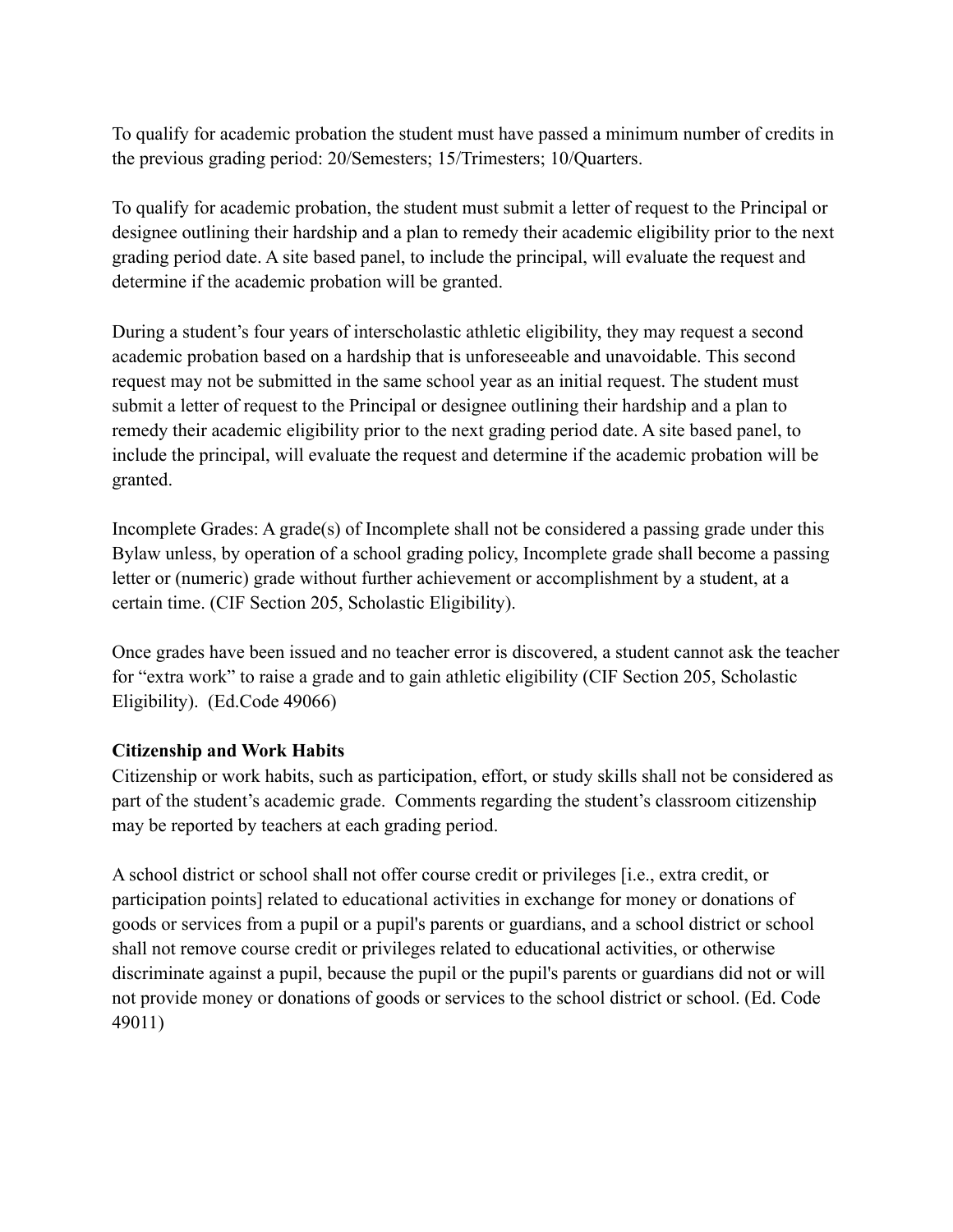## **Pass/No Pass Grading**

The Superintendent or designee may identify courses or programs for which students may, with parent/guardian permission, elect to earn a Pass or No Pass grade instead of a letter grade.

Students who earn a Pass grade shall acquire the appropriate units of credit for the course. The grade shall not be counted in GPA calculation, determining class rank, honors list, or membership in the California Scholarship Federation. Students who earn a No Pass grade shall not receive credit for taking the course. Descriptors for pass/no pass marks are as follows:

| $\mathbf P$ | Pass - Student has met mastery of course content, standards, and/or<br>objectives for the course which is equivalent to a letter grade of C or<br>better.                 |
|-------------|---------------------------------------------------------------------------------------------------------------------------------------------------------------------------|
| <b>NP</b>   | No Pass - Student has not demonstrated mastery of course content,<br>standards, and/or objectives for the course (which is equivalent to a<br>letter grade of D or less). |

The deadline to submit a request to change is the tenth day of the course term. Students and their parents/guardian may obtain a Request for Pass/No Pass form from their assigned counselor. Completed forms, which include approval from the principal, must be submitted to the assigned counselor by the end of the tenth day of the course term or tenth day after enrollment. If the request is granted, the decision is final and can not be returned to a letter grade.

# **Repeating Classes**

With the approval of the principal or designee, a student may repeat a course in order to raise their grade. Repeated courses must be the same course or an equivalent recommended by the respective Department and approved by the principal or designee. Both grades received shall be entered on the student's transcript. The student shall receive credit for the highest grade earned when taking the course which shall be used in determining the student's overall grade point average (GPA). Subject and unit credit shall be earned once, and only when a course is passed, unless otherwise noted in the Board approved course description. When courses are repeated, a suitable code shall accompany the original and successive grades to indicate the repeat.

# **Withdrawal from Classes**

A student who withdraws from a course without transferring to another course during the first six weeks of the grading period may do so without any entry on his/her permanent transcript. A student who withdraws from a course after the first six weeks of the grading period without transferring to another course shall receive an Incomplete grade on their transcript, unless otherwise decided by the principal or designee due to extenuating circumstances. A student withdrawing from a course to transfer to an equivalent course will receive a transfer grade reported by the original teacher and reported to the new teacher.